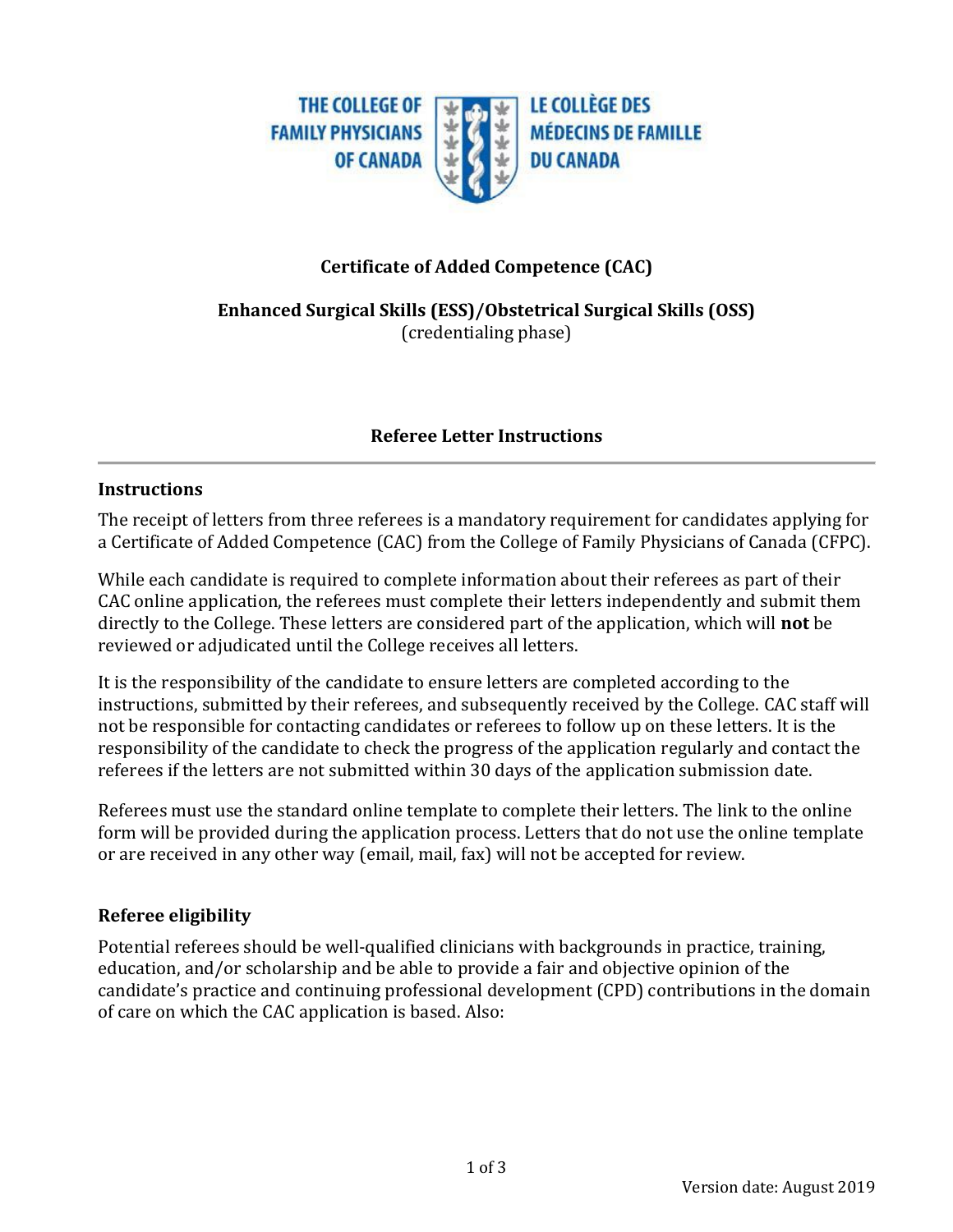THE COLLEGE OF **FAMILY PHYSICIANS OF CANADA** 



**LE COLLÈGE DES MÉDECINS DE FAMILLE DU CANADA** 

| <b>CAC in Enhanced Surgical Skills (ESS)</b>                                                                                                                                                                                                                                                                                                                                                                                                                                                                                                                                                                                                                                                                                                                                                                                                                                                                                                                                                                                                                                  | <b>CAC in Obstetrical Surgical Skills (OSS)</b>                                                                                                                                                                                                                                                                                                                                                                                                                                                                                                                                                                                                                                                                                                                                                                                                                                                                                                                                                                                                                                |
|-------------------------------------------------------------------------------------------------------------------------------------------------------------------------------------------------------------------------------------------------------------------------------------------------------------------------------------------------------------------------------------------------------------------------------------------------------------------------------------------------------------------------------------------------------------------------------------------------------------------------------------------------------------------------------------------------------------------------------------------------------------------------------------------------------------------------------------------------------------------------------------------------------------------------------------------------------------------------------------------------------------------------------------------------------------------------------|--------------------------------------------------------------------------------------------------------------------------------------------------------------------------------------------------------------------------------------------------------------------------------------------------------------------------------------------------------------------------------------------------------------------------------------------------------------------------------------------------------------------------------------------------------------------------------------------------------------------------------------------------------------------------------------------------------------------------------------------------------------------------------------------------------------------------------------------------------------------------------------------------------------------------------------------------------------------------------------------------------------------------------------------------------------------------------|
| All referees must be physicians who are<br>$\bullet$<br>licensed and in good standing in the<br>same province as the candidate<br>All referees must have known the<br>candidate for at least two years in a<br>professional capacity<br>At least two of the three referees must<br>$\bullet$<br>be family physicians who are members<br>in good standing of the CFPC and hold<br>either a Certification in the College of<br>Family Physicians of Canada (CCFP) or<br>Member of the College of Family<br>Physicians of Canada (MCFP) Special<br>Designation<br>At least one referee must be actively<br>$\bullet$<br>practising and/or teaching in the<br>domain of enhanced surgical skills<br>At least one referee must have directly<br>$\bullet$<br>observed the candidate perform a<br>surgical procedure; a physician actively<br>practising and/or teaching in the<br>domain of enhanced surgical skills is<br>preferred<br>Referees cannot be paid employees of<br>the CFPC<br>Referees cannot be relatives or have a<br>fiduciary relationship with the<br>applicant | All referees must be physicians who are<br>$\bullet$<br>licensed and in good standing in the<br>same province as the candidate<br>All referees must have known the<br>$\bullet$<br>candidate for at least two years in a<br>professional capacity<br>At least two of the three referees must<br>$\bullet$<br>be family physicians who are members<br>in good standing of the CFPC and hold<br>either a Certification in the College of<br>Family Physicians of Canada (CCFP) or<br>Member of the College of Family<br>Physicians of Canada (MCFP) Special<br>Designation<br>At least one referee must be actively<br>practising and/or teaching in the<br>domain of obstetrical surgical skills<br>At least one referee must have directly<br>$\bullet$<br>observed the candidate perform a<br>Cesarean section; a physician actively<br>practising and/or teaching in the<br>domain of obstetrical surgical skills is<br>preferred<br>Referees cannot be paid employees of<br>the CFPC<br>Referees cannot be relatives or have a<br>fiduciary relationship with the applicant |

If the selected referees do not meet some of the eligibility requirements and you would still like to keep them as your referees, please provide an explanation supporting their inclusion in this process.